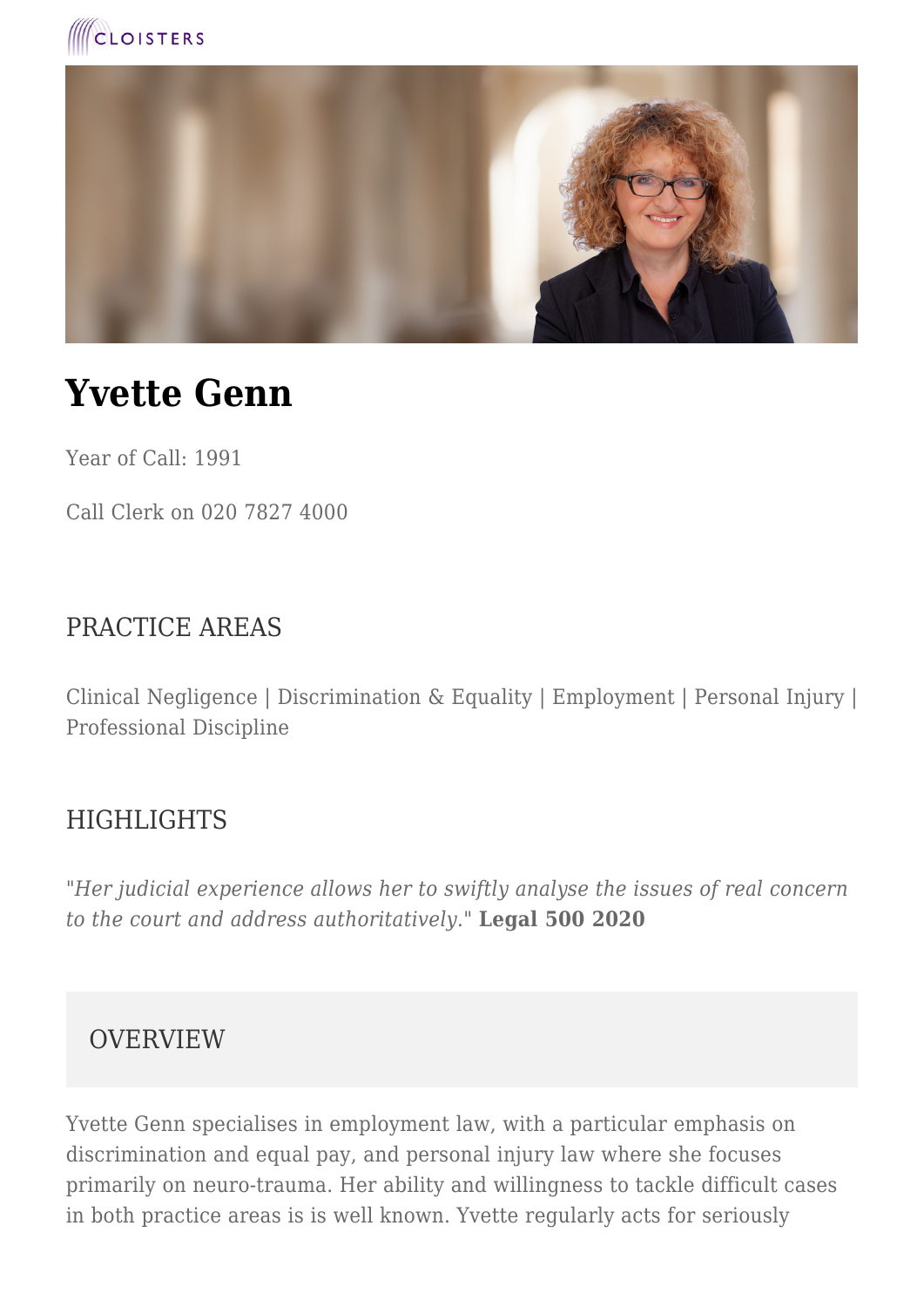injured children and young people and is regularly instructed in very high value brain injury cases. She is particularly valued for her practical, client centred approach and assertiveness.

#### **PERSONAL INJURY**

Yvette specialises in personal injury law where she focuses primarily on neurotrauma, and in clinical negligence where she is noted in relation to cases concerning failure to diagnose. Yvette also maintains a specialist practice in employment discrimination law, particularly relating to disability, including claims concerning discriminatory provision of services particularly by public bodies which provides additional important complimentary expertise for seriously injured claimants and particularly in cases involving children with acquired special educational needs and disadvantage in the workplace

In her personal injury and medical work Yvette acts for claimants, and is instructed in all types of serious injury including workplace accidents. She is usually instructed as sole counsel but notably has been led in recent years by Patricia Hitchcock QC in BXAX v University Hospitals Bristol NHS Foundation Trust (2014) in which the child claimant received an award of almost £7 million and also with Patricia achieving successful settlement in a complex spinal surgical injury case where breach and causation were denied (Hilder v Kings College Hospital London (2015)). Yvette is known for her commitment to claimants in taking on difficult cases (in Kolker v Queen Elizabeth Hospitals liability was recently admitted following a very long period of trenchant denial in relation to failed diagnosis of fatal acute pancreatitis in respect of a very high earning professional with a young family (quantum yet to be resolved). She is currently instructed for a seriously injured cyclist who suffered a traumatic below knee amputation when hit by a bus, against multiple parties responsible for road construction (Anderson v Norfolk County Council and Kier), where again, liability was very hard fought. Yvette is also noted for achieving 0% contribution for the unseat-belted 16 year-old front-seat passenger at first instance and in the Court of Appeal in Stanton v Collinson [2010] C.P. Rep. 27 which also lays down an important guidance on the use of medical evidence in cases concerning serious brain injury. She is also instructed in regulatory work related to her areas of specialism. Her extensive judicial experience, as a Recorder in civil and private (and most recently public) family law matters and as a Deputy District Judge and a former part time judge in the Special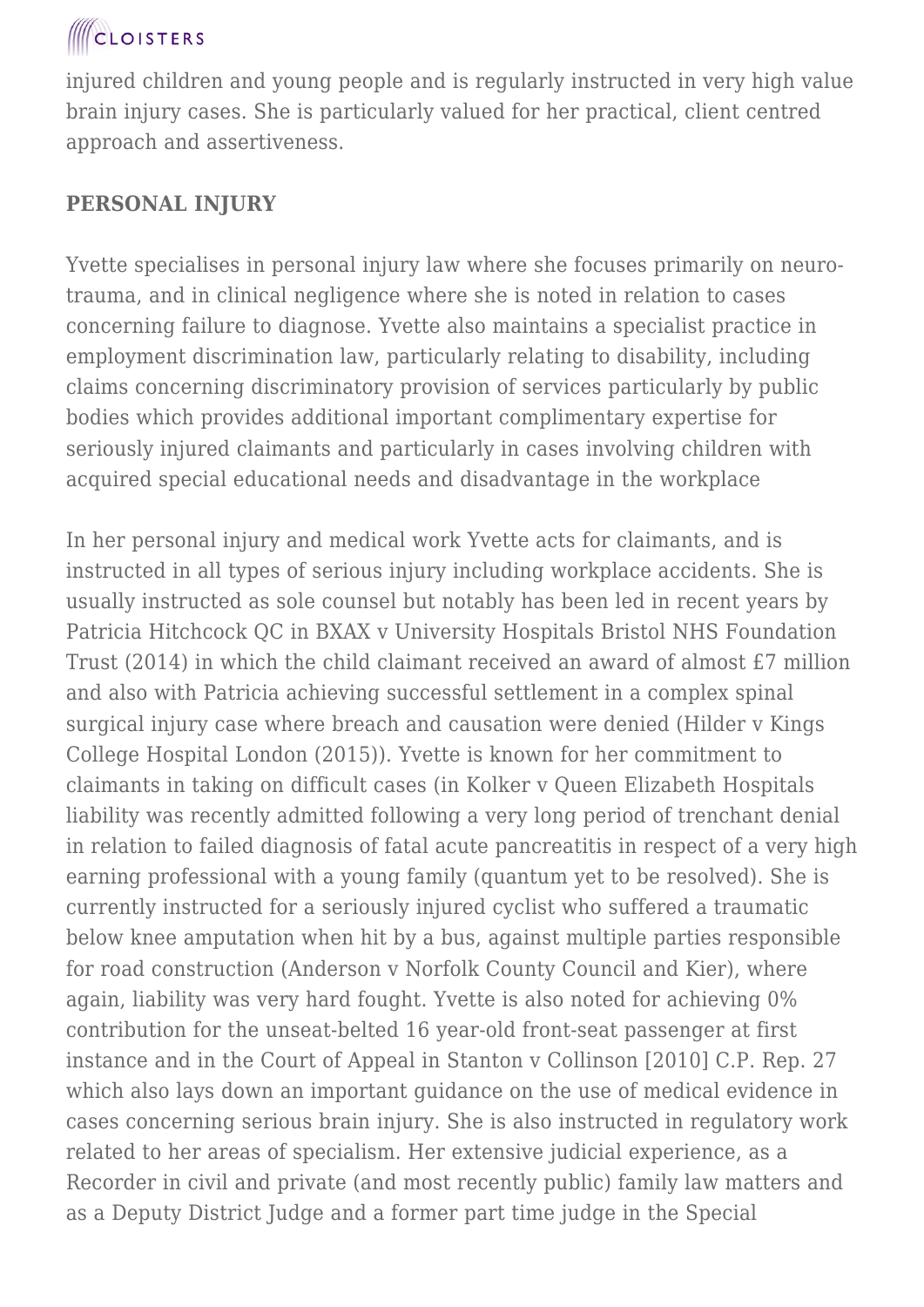Educational Needs and Disability Tribunal (SEND), gives her an unrivalled understanding of the way in which judges make decisions and provides a valuable extra dimension to her advice and advocacy.

Yvette lectures and trains extensively in her areas of expertise. Recently for Stewarts Law at their specialist medical experts seminar on the duties and obligations of medical experts, and this year chairing the Stewarts Law Leeds office medical experts seminar which received very positive feedback from delegates; presenting an analysis of the Care and Support (Charging and Assessment of Resources) Regulations 2014 and the impact of the Regulations on claimants at the Stewarts law Injury Day and for Leigh Day delivering a liability update. Earlier this year she chaired AvMa's Medico-Legal Issues in Orthopaedic Surgery.

She regularly designs and delivers diversity training for the judiciary, and on various matters relating to litigating high value neuro-trauma claims for professionals involved in this area.

#### **EMPLOYMENT**

Yvette specialises in employment law with a particular emphasis on discrimination and equal pay.

As an employment lawyer her expertise in equal pay and discrimination law is well recognised in this complex area in which she has successfully developed, as well as challenged, novel legal arguments. She has acted as leading counsel in the high profile equal pay litigation in the North East on behalf of thousands of women in the NHS and in Local Government.

Her ability and willingness to tackle difficult cases is well known both in employment law and in her personal injury practice. She is usually instructed as sole counsel. In both specialisms she is particularly valued for her practical, client centred approach and assertiveness. In the employment law field, Yvette has a wide client base including companies, local authorities and senior employees. She is also instructed on behalf of the Equality and Human Rights Commission.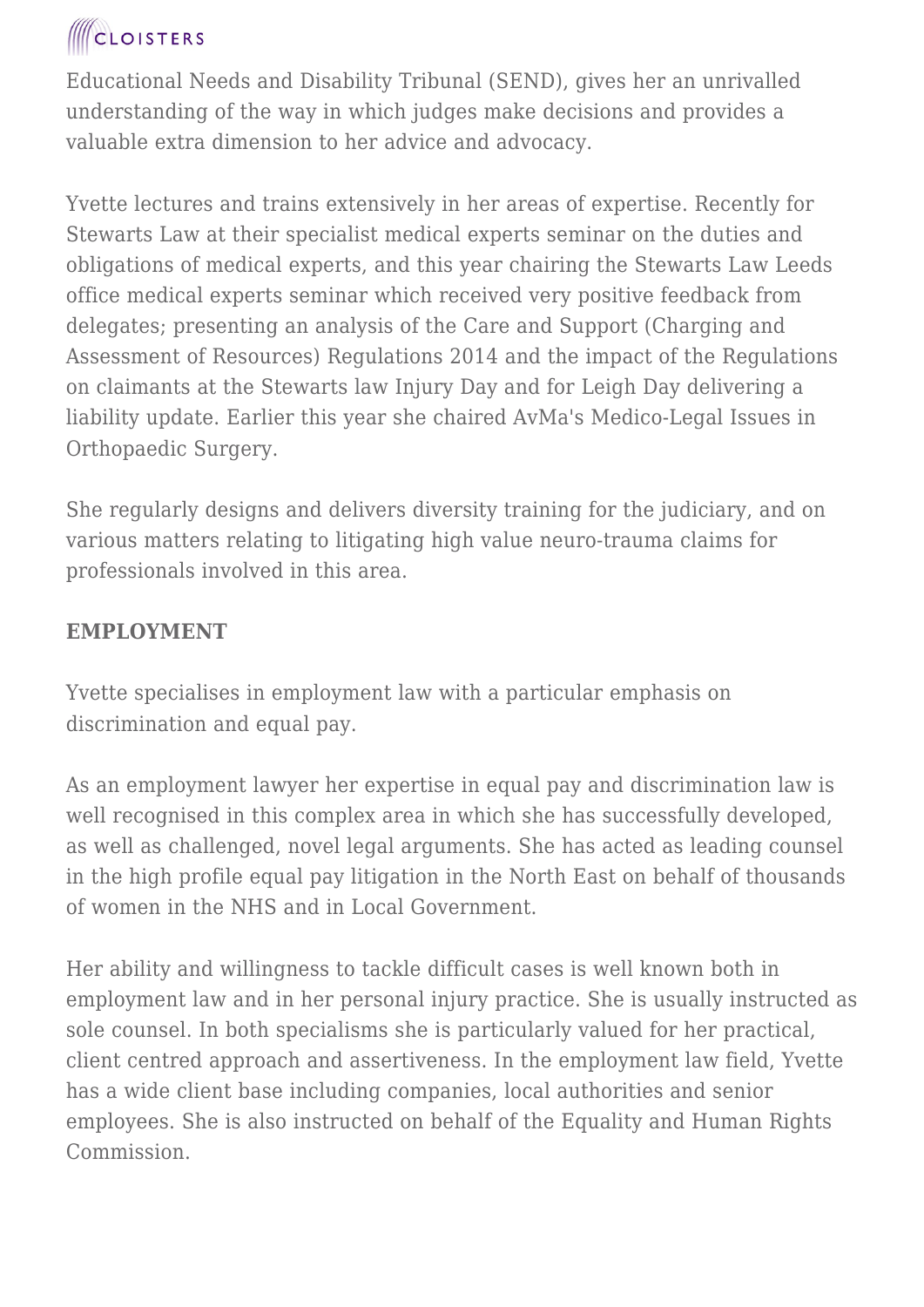

### **REFERENCES**

**Legal 500 2020:** "Her judicial experience allows her to swiftly analyse the issues of real concern to the court and address authoritatively."

**Legal 500 2017:** "Her strengths lie in her sureness of judgement, her easy manner and her powerful courtroom presence."

Legal 500 2016: "A fantastic advocate who is very good with client care."

**Chambers & Partners 2015:** "Brilliant at sifting through irrelevancies, she really gets to the nub of claims without getting distracted by background detail."

**Meriel Schindler, Partner, Head of Employment, Withers LLP:** "Yvette is thoughtful and incisive with clients; liked by judges and skilful in cross examination." "She is impressive both in her razor sharp analysis of the legal position and the strengths and weaknesses of the case but also, equally importantly, she is immensely skilled at dealing sensitively with clients who are usually subject to the intense pressure (both commercial and emotional) an employment dispute often entails.

**Sarah Culshaw, Partner, Collyer Bristow:** "She always 'goes the extra mile' in supporting those who instruct her and has a very robust sense of humour, which makes working closely together an enjoyable experience."

### APPOINTMENTS AND MEMBERSHIPS

Yvette is a Deputy District Judge on the South Eastern circuit, and a Recorder in civil and private law family matters on the Midland circuit. She is also a former part-time judge in the Special Educational Needs and Disability Tribunal (SEND).

Member of ILS, ELA, ELBA, PIBA, ALBA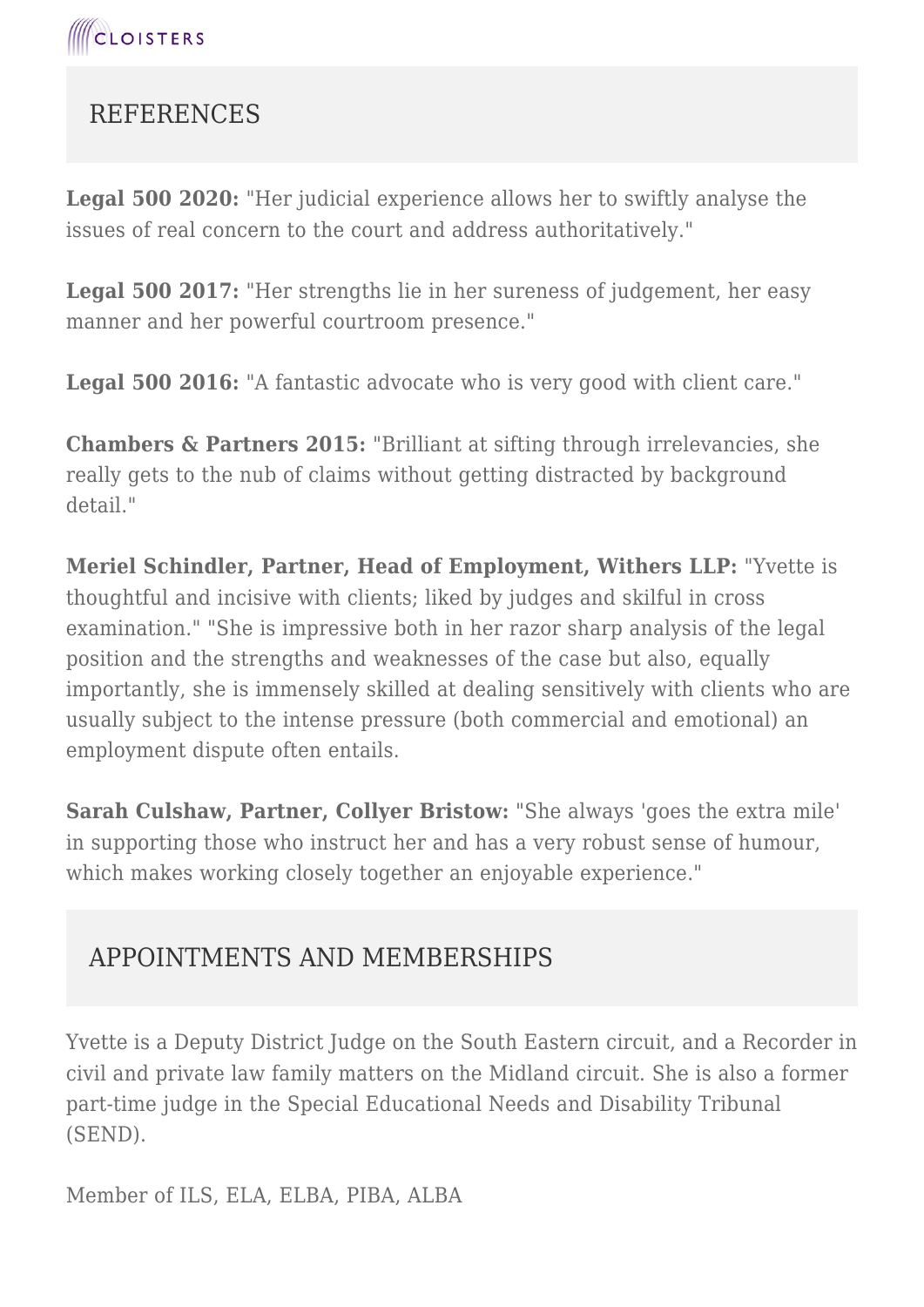

### PUBLICATIONS AND TRAINING

Yvette designs and delivers training on diversity issues for the judiciary across a number of different jurisdictions, and is regularly invited by a range of organisations and professional bodies to give presentations in her specialist areas of law.

Co-author with Dee Masters of Equal Pay chapter in Cloisters Guide to the Equality Act to be published 2010

Key note legal update on the implications of the Equality Act for the annual national conference of the Association of Colleges, February 2010

The Future of Case Management in Brain Injury cases for the national annual legal conference for Brain Injury Social Workers Group, October 2009

Regular contributor to Cloisters' annual seminar series. 2009 co-authored with Daphne Romney QC, Dee Masters & Anna Beale; Equal Pay: The Nuts and Bolts

Equal Treatment Bench Book 2007, update guidance on religious dress in court

Equal Treatment Bench Book 2004 - 2009 authored chapters on unrepresented parties, initiated inclusion of and early draft chapter on social exclusion, and made significant contributions to the overall text

Case notes for Kemp & Kemp, Legal Action Bulletin, Current Law and Solicitor's Journal on employment, personal injury and inquest law

Co-author with Professor Dame Hazel Genn "The Effectiveness of Representation at Tribunals" report to the Lord Chancellor 1989, which remains the most extensive survey into tribunal practice, procedure and representation.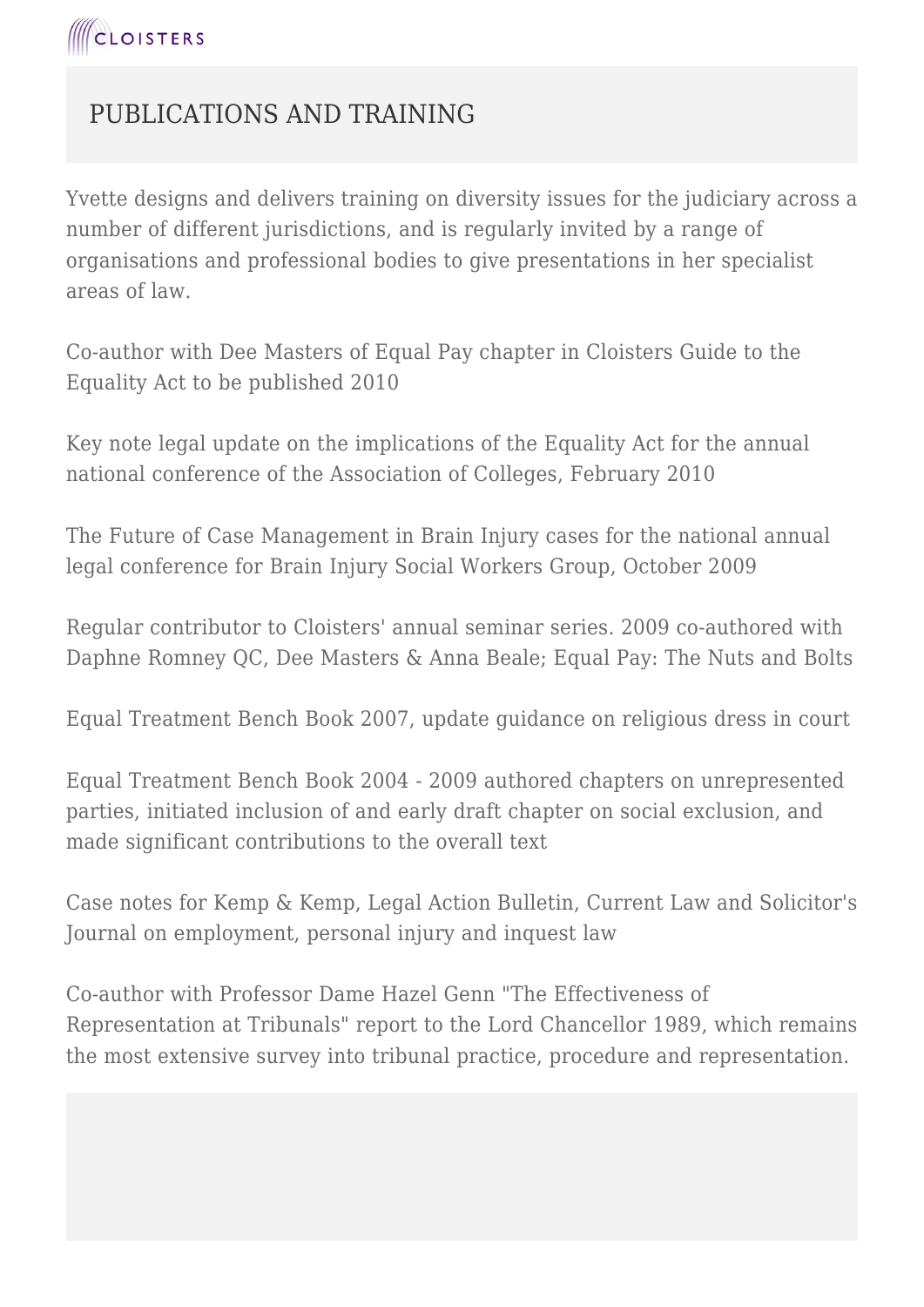

#### QUALIFICATIONS

BA (Hons)

Dip Law

### HIGHLIGHT CASES

Susan Waller v Barts Health NHS Trust (2016) A difficult claim concerning the staging assessment of a carcinoma where the claimant had been diagnosed and treated for breast cancer in 1991. In 2009 she presented at her GP with dry cough and breathlessness. The GP sent an urgent referral for a CT scan of her lungs. Instead a mammogram was performed which was clear. No further diagnostic tests were undertaken. In 2012 the claimant presented with dry tickly cough. X-ray scan showed a large mass on the lung. CT scan revealed inoperable bronchogenic cancer with spread. The Claimant was told her that her prognosis was poor. Diagnosis in 2009 would have resulted in treatment with good prognosis. The claimant died in early 2014. She had been a teacher and previously energetic 58 year old. Breach of duty has been admitted but causation denied. The claim is ongoing and the claimant did have time to benefit from proposed care and palliative therapies

Re TD (2016) Currently involved in a personal injury claim involving complex causation in which the claimant, who had a pre-existing non specific learning disability and complex family background sustained a serious brain injury (though not sufficient to remove his independence) when knocked off his bicycle. Not having any pre-morbid history of aggression, post accident he was involved in an altercation which resulted in him being pushed to the ground when he was not wearing a helmet he had been prescribed to wear to protect his brain with the result being a much more severe head injury and total loss of independence.

Eve Mason (by her mother) v The Old Bond T/A The Reproduction Centre (2015) Difficult claim concerning crush chest injury and consequent hypoxia when the marble surround of a fireplace collapsed on top of the claimant then aged 3.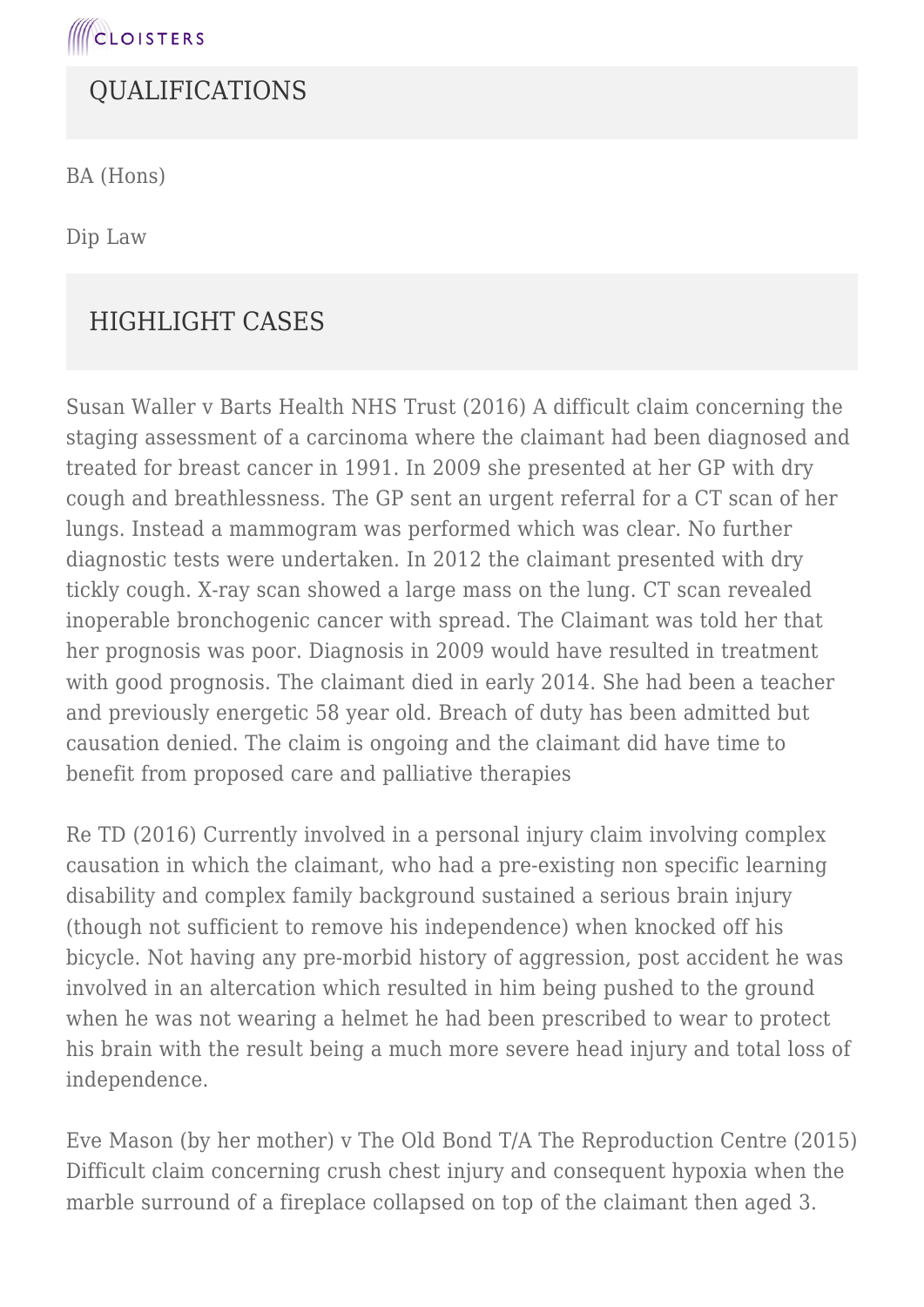Liability was long disputed. Once admitted there followed very protracted assessment of the claimant's physical and in particular cognitive ability. Given the severity of injury claimant was believed to have suffered cognitive deficits that would seriously disadvantage her employment prospects and were indicative of a need for substantial care. By the time she was in secondary school, recovery was such that her own experts were less convinced that there was substantial deficit, with the defendants considering there was none with the result that the claim was settled at a JSM shortly before the claimant was due to take her GCSE which she had been predicted to do well in for £543,250

Hilder v Kings College Hospital NHS Foundation Trust HQ13X01737 (2015) Led by Patricia Hitchcock QC on behalf of the claimant, a professional artist in his mid-seventies, suffered C3 incomplete tetraplegia following surgical treatment of progressive cervical myelopathy. Liability was complicated by a range of issues pertaining to adequacy of consent, causation and in particular whether in addition to the erroneous surgical procedure adopted, whether in fact the cause of the tetraplegia was spinal cord compression occurring in the course of the claimant being in turned in preparation for surgery. There were also significant issues on quantum both in terms of causation given the progressive nature of the claimant's presenting condition and his refusal to accept professional care in spite of the deteriorating health of his elderly wife. Claim settled following a RTM on the basis of lump sum and PPO giving a capitalised total of just over £800,000

BXAX v University Hospitals Bristol NHS Foundation Trust (2014) Claim relating to delay in diagnosis and treatment of a haematoma following open biopsy of a fibrosarcoma at T8 on 25 September 2003 when the claimant was then just 4 years old. She was 14 at the date of settlement. The haematoma compressed the Claimant's spinal cord. The damage caused to the spinal cord was such that the Claimant did not regain sensation to her legs. Subsequent decompression surgery was performed with rods inserted to stabilise the spine. She was been left with permanent and complete paraplegia, no sensation from level T6, loss of bladder and bowel control, poor trunk control and leg spasms. Because of her very small frame and recurrent urinary infections the claimant was unable to manage independent transfers. Quantum was agreed at a JSM at a capitalised figure of just a fraction under £7 million

Kraft Foods Uk Ltd V Richard Hastie, EAT 6 July 2010, UKEAT/0024/10ZT.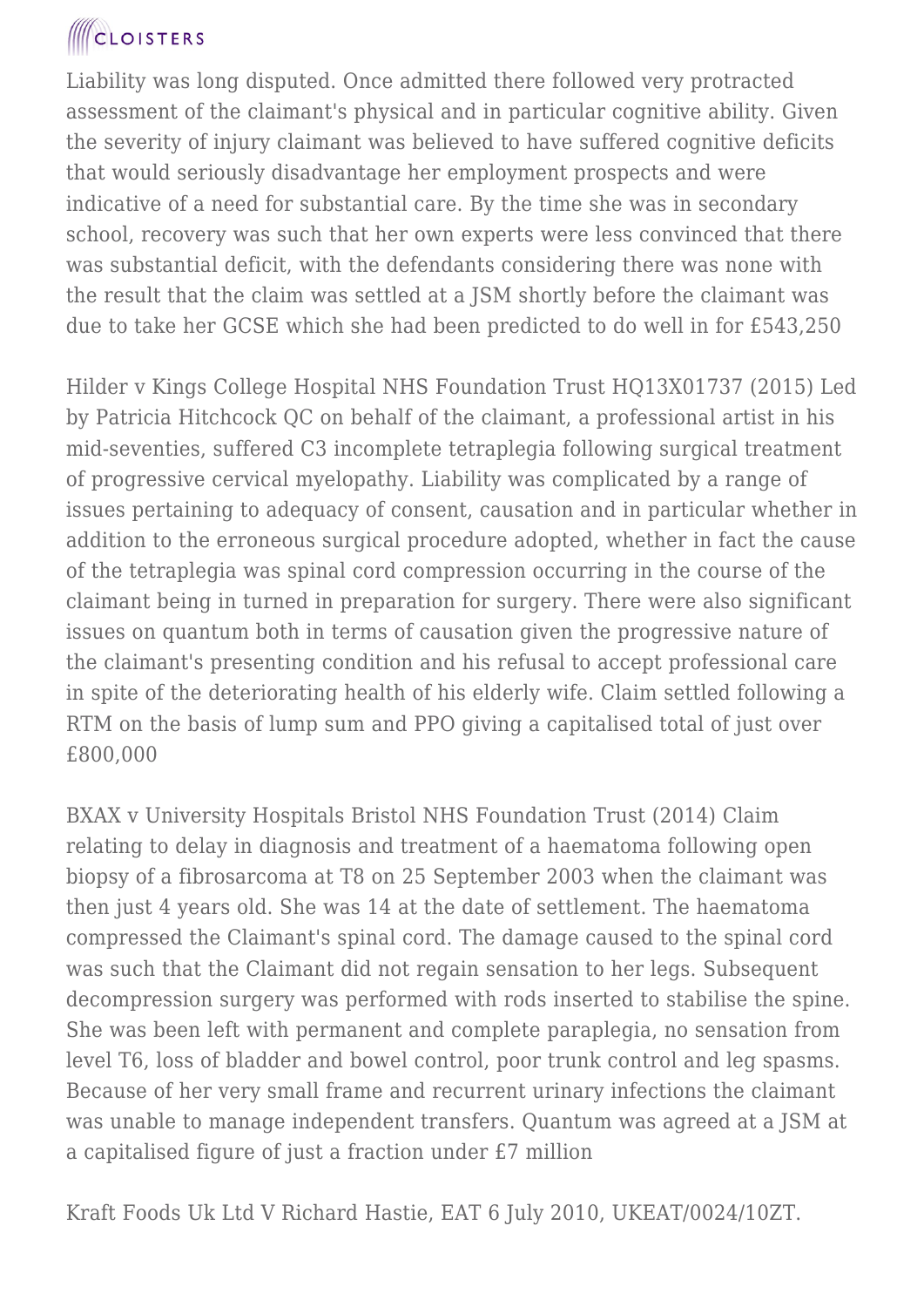Acting for the employer in this important age discrimination claim determining that a capped redundancy scheme for workers nearing normal retirement age of 65 was not unlawful

Stanton (Proceeding By His Father & Litigation Friend Robert Stanton) v Collinson (Personal Representative Of The Estate Of Matthew Collinson, Deceased), [2010] EWCA Civ 81. Acting for the successful claimant who suffered major brain injury, CA upholding the judge's decision that there had been no contributory negligence on his part despite failing to wear a seat belt and carrying another person on his lap in the front seat. The guidance inFroom v Butcher remaining undisturbed, and upholding the decision that medical evidence was required in relation to causation in cases of serious injury to resolve the uncertainties. Led by Frank Burton QC

Newman v Mohammad (2010) Successful settlement of liability & subsequently quantum for the seriously brain injured claimant cyclist who sustained injuries when he collided with a car as he cycled against oncoming traffic on the slip road of a busy dual carriageway. Damages £1.6M

The Queen on the application of Alma Lunt & Allied Vehicles Ltd v Liverpool City Council (July 2009) CO/6158/2008. First successful challenge to the public functions provisions of the DDA, Yvette represented the Equality and Human Rights Commission who intervened and supported the successful applicant in this case concerning Liverpool City Council's decision not to license taxis that were more suitable and provided greater choice of transport for wheelchair users

Dant v Taylor (2009) £1 million settlement for a seriously brain injured teenage claimant with pre-accident existing learning difficulties and unwillingness to engage with or accept any care support or vocational guidance

Re X (2009) Six figure settlement in novel claim for a senior male executive following dismissal while on paternity leave

Potter v North Cumbria Acute NHS Hospitals – EAT [2009] IRLR 176 Represented over 1500 successful women NHS employees who argued that there was no requirement for a single source in circumstances where s.1 (6) of the EPA 1970 was satisfied. Led by Robin Allen QC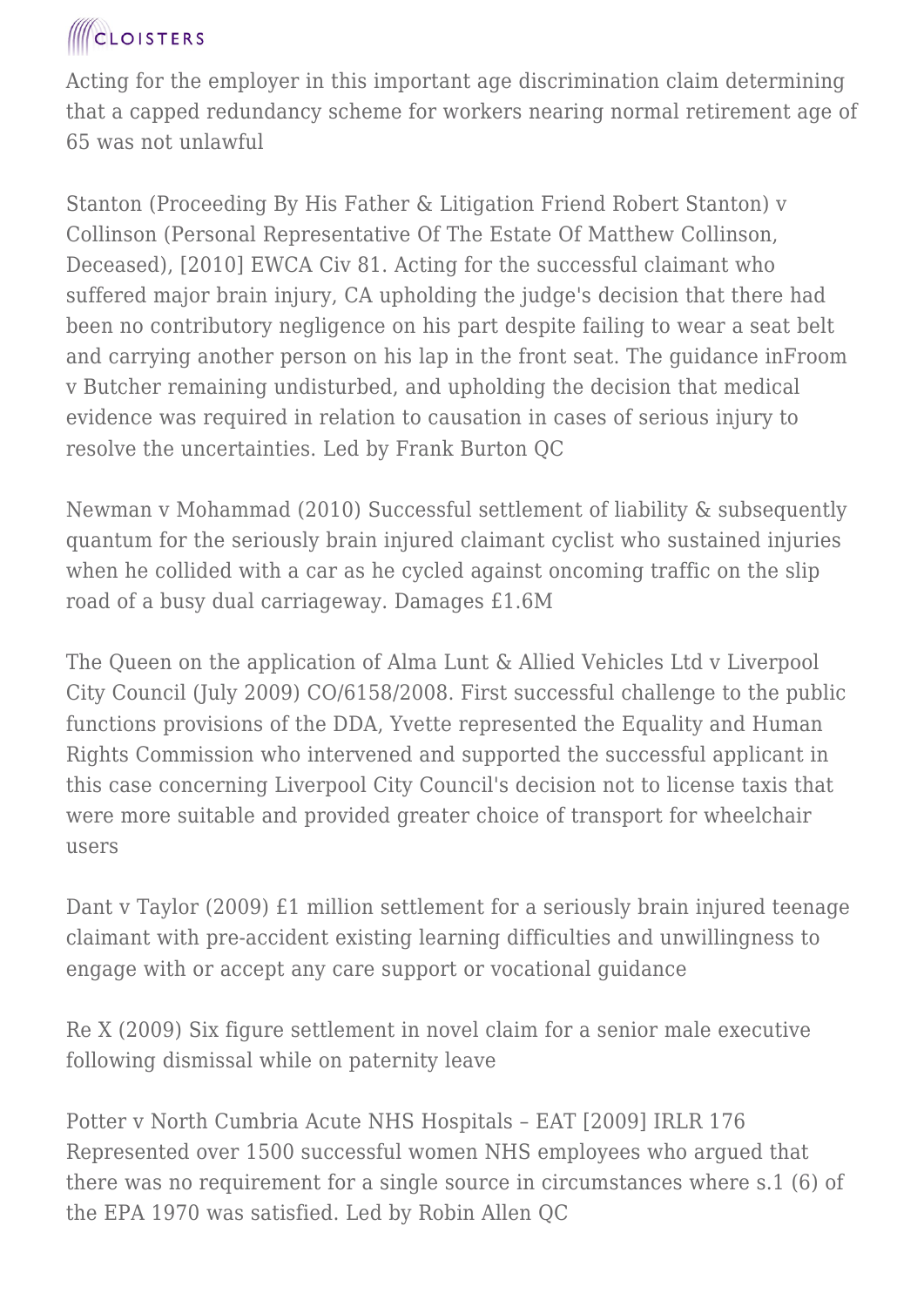Potter v North Cumbria Acute NHS Hospitals – EAT [2009] All ER (D) 24 Represented the successful women who argued that the introduction of Agenda for Change did not lead to the termination of their pre-existing contracts of employment. This case will have significant implications for all NHS equal pay litigation. Led by Robin Allen QC

Aynsley v North Tyneside Primary Care Trust [2009] UKEAT/0489/08 Represented the NHS women employees who had been battling to obtain information in relation to proposed comparators who succeeded at first instance in striking out the Respondent's response when the unless order that they had obtained crystallized. The EAT identified however that because it was a response rather than a claim that was in issue, the Employment Tribunal had not applied the correct test

Re J & ors v A. (2009) Represented large private manufacturing employer against equal pay claims brought by 21 women. Marshalling a range of legal arguments against a highly sensitive industrial background. Claim settled for fraction of potential cost to company

#### Other Notable Cases

McCabe v London Borough of Greenwich [2005] EWCA Civ 1364 –Employment, constructive dismissal. Yvette acted for the London Borough of Greenwich and was successful in the Court of Appeal

Adami v The Ethical Standards Officer of the Standards Board for England [2005] EWCA Civ 1754 Yvette represented the Ethical Standards Officer in this case which provides further guidance for Tribunals on the need for reasoned decision making

Welsh (Denise) v Parianzadeh (Ali) (t/a Southern Fried Chicken) [2004] EWCA Civ 1832–Yvette represented pro bono the successful appellant in her appeal against strike out. This case provides important guidance on the approach to strike out applications

Taylor v Chief Constable of Thames Valley [2004] EWCA Civ 858, July 2004 Important challenge to the nature of the words used and notion of consent in relation to a 13 year old child detained by police